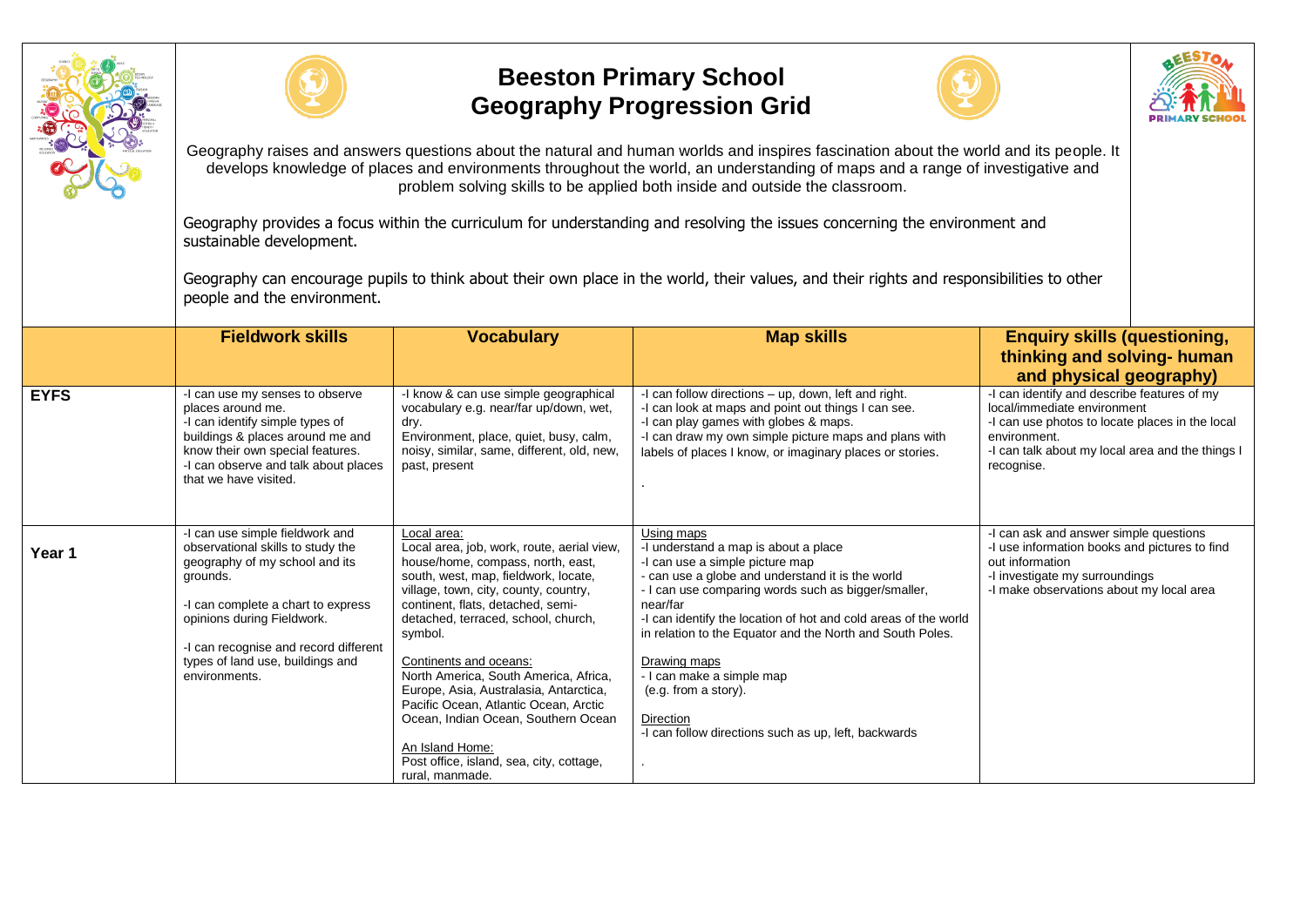| Year 1 GDS        | -I can do simple fieldwork sketches<br>independently<br>- I can decide how to record land<br>use during an investigation<br>(buildings and environment)                                                                                                                                                        |                                                                                                                                                                                                                                                                                                                                                                                                                                                                                                                     | -I understand that an aerial photograph of my local area is<br>the same location from a different perspective<br>- I can find a simple target on a map                                                                                                                                                                                                                                                                                                                                                                                                                    | -I can name different jobs that people might do<br>in their area<br>- I can give my opinion about what I like and<br>dislike about my local area                                                                                                    |
|-------------------|----------------------------------------------------------------------------------------------------------------------------------------------------------------------------------------------------------------------------------------------------------------------------------------------------------------|---------------------------------------------------------------------------------------------------------------------------------------------------------------------------------------------------------------------------------------------------------------------------------------------------------------------------------------------------------------------------------------------------------------------------------------------------------------------------------------------------------------------|---------------------------------------------------------------------------------------------------------------------------------------------------------------------------------------------------------------------------------------------------------------------------------------------------------------------------------------------------------------------------------------------------------------------------------------------------------------------------------------------------------------------------------------------------------------------------|-----------------------------------------------------------------------------------------------------------------------------------------------------------------------------------------------------------------------------------------------------|
| Year 2            | -I can use simple fieldwork and first<br>hand observational skills to study<br>the geography of my school and its<br>grounds and use related vocabulary.<br>-I can conduct a simple survey<br>-I can recognise and record simple<br>key physical and human features of<br>different places including landmarks | Map skills:<br>Direction, north, south, east, west,<br>compass, map, symbols, atlas,<br>continent, country, ocean, location,<br>bird's eye view, distance, grid reference<br>What a wonderful world:<br>UK, continent, country, ocean, maps,<br>globe, atlas, world, features, journey,<br>travel, hot, cold, north pole, south pole,<br>location, Europe, landmarks, aerial.<br>England - Yorkshire vs Africa:<br>Yorkshire, Africa, UK, England, Country,<br>compare, location, same, different,<br>features, map | Using maps<br>- I can use an atlas to identify key features of the world<br>-I understand why maps need a key<br>-I can locate places on smaller and larger maps<br>- I can use aerial photographs and plan perspectives to<br>recognise landmarks and basic human and physical<br>features<br>-I can follow a route on prepared maps (left/right) & find<br>information.<br>Drawing maps<br>-I can draw picture maps of real and imaginary places<br>-I can construct basic symbols in a key<br>Direction<br>-I can use North, South, East and West to describe location | -I ask and answer simple questions<br>-I think about why things happen<br>-I use non-fiction books, photos and the<br>internet to find out information<br>-I investigate my surroundings and make<br>simple comparisons                             |
| Year 2 GD         | -I can draw simple conclusions from<br>my survey independently.                                                                                                                                                                                                                                                |                                                                                                                                                                                                                                                                                                                                                                                                                                                                                                                     | -I begin to use compass directions<br>-I can read and understand a key independently                                                                                                                                                                                                                                                                                                                                                                                                                                                                                      | -I can infer how living in a certain location can<br>affect people and their lifestyle<br>-I understand what buildings in my<br>environment are for                                                                                                 |
| Year <sub>3</sub> | -I use fieldwork to observe, measure<br>and record some of the human and<br>physical features in the local area<br>using sketch maps and graphs<br>-I can carry out a simple<br>questionnaire.<br>-I am able to use simple equipment<br>to measure and record.                                                 | Volcanoes:<br>Magma, ring of fire, mantle, fault line,<br>eruption, vent, volcano, lava, crust,<br>extinct, core, dormant, ash, active,<br>crater.<br>Natural disasters:<br>Cumulonimbus clouds, erupt, fossils,<br>magma, tectonic plates, volcanoes,<br>tsunamis, tornadoes, earthquakes,<br>avalanche, drought, flood, hurricane,<br>landslide, wildfire<br>Modern Greece:                                                                                                                                       | Using maps<br>-I can locate places on maps according to where I am<br>learning about including large scale OS maps<br>-I begin to use maps sites on the internet<br>-I can follow a route on a map<br>- I can use atlases to find places using index/ contents.<br>Drawing maps<br>-I can draw a simple and accurate sketch map<br>Direction<br>-Use the four compass points to follow and give directions<br>-Use letter or number coordinates to find features on a map                                                                                                 | -I ask and answer questions<br>-I use books, photos, maps, atlases and the<br>internet to find out information<br>-I investigate places and find out about<br>physical and human geography<br>-I collect and record evidence to make<br>comparisons |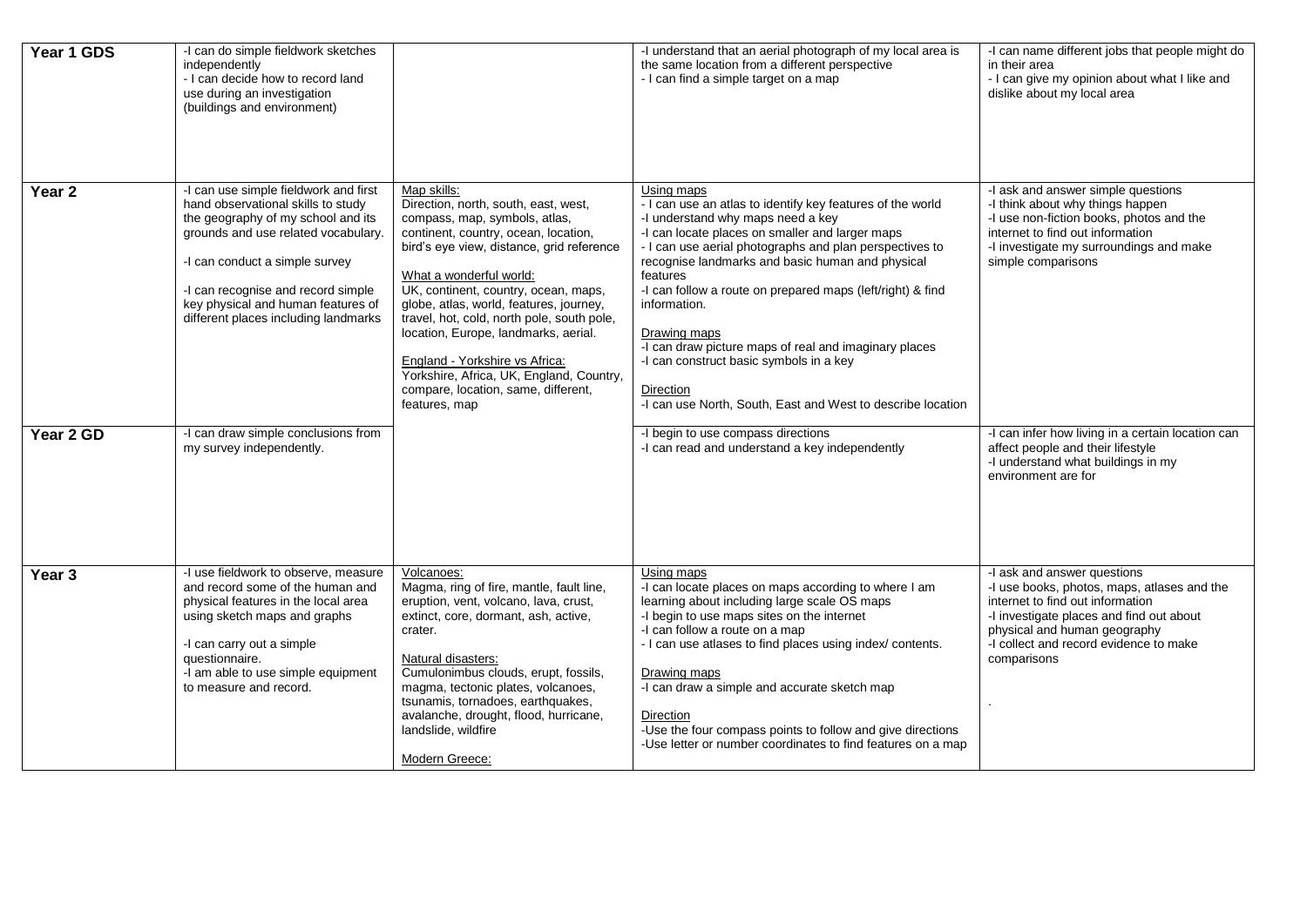| Year 3 GD | -I can decide what equipment would<br>be suitable to measure and record                                                                                                                                                                                                                                                                                                                                                                                                                    | Greece, Europe, Continent, economy,<br>trade, tourism, Greek Orthodox                                                                                                                                                                                                                                                                                                                                                                                                                           | -I can find the longest and shortest route on a map<br>- I can confidently read and understand a large scale OS<br>map                                                                                                                                                                                                                                                                                                                                                                                     | -I am able to use books, photos, maps, atlases<br>and the internet to find out information<br>independently and choose which of these<br>resources would be the most suitable.                                                                                                                                                                                                                         |
|-----------|--------------------------------------------------------------------------------------------------------------------------------------------------------------------------------------------------------------------------------------------------------------------------------------------------------------------------------------------------------------------------------------------------------------------------------------------------------------------------------------------|-------------------------------------------------------------------------------------------------------------------------------------------------------------------------------------------------------------------------------------------------------------------------------------------------------------------------------------------------------------------------------------------------------------------------------------------------------------------------------------------------|------------------------------------------------------------------------------------------------------------------------------------------------------------------------------------------------------------------------------------------------------------------------------------------------------------------------------------------------------------------------------------------------------------------------------------------------------------------------------------------------------------|--------------------------------------------------------------------------------------------------------------------------------------------------------------------------------------------------------------------------------------------------------------------------------------------------------------------------------------------------------------------------------------------------------|
| Year 4    | -I can conduct<br>surveys/questionnaire.<br>- I can map evidence from fieldwork<br>e.g. sketch annotated views.<br>-I apply some mathematical skills in<br>data handling to Geography<br>fieldwork.                                                                                                                                                                                                                                                                                        | South America:<br>Population, continent, countries,<br>climate, case study, tropical, high<br>altitudes, rainforest, Amazon Rainforest,<br>Amazon River, rivers, wildlife, Atacama<br>Desert, The Andes, mountains, Cape<br>Horn<br>Romans:<br>Human geography, physical geography,<br>empire, settlements, Rome, Italy,<br>conquer, build, city, country<br>Whitby:<br>Coastal, sea, town, landscape, land<br>use, landscape, region, features,<br>similarities, differences, region, tourism, | Using maps<br>-I can find places on large and medium scale OS maps<br>-I can use maps sites on the internet<br>-I begin to recognise some symbols on OS maps<br>- I am beginning to understand scale and distance on a<br>map, using and applying mathematical skills.<br>Drawing maps<br>-I can draw a simple and accurate sketch map and begin to<br>use symbols<br><b>Direction</b><br>-Begin to use 8 compass points<br>-Use letter or number coordinates to find features on a map<br>with confidence | -I ask and answer questions, sharing my ideas<br>and considering others<br>-I use books, maps, atlases, the internet,<br>satellite and aerial photos to find out<br>information<br>-I investigate places and physical/human<br>themes<br>-I can collect and record evidence to make<br>comparisons and record in different ways<br>including diagrams, charts and writing at<br>length                 |
| Year 4 GD | -I can independently analyse the<br>data I have collected to draw<br>conclusions including using some<br>mathematical data                                                                                                                                                                                                                                                                                                                                                                 | England, UK, human, physical                                                                                                                                                                                                                                                                                                                                                                                                                                                                    | -I am confident at the use of scale and distance on a map<br>and know the appropriate scale map to select                                                                                                                                                                                                                                                                                                                                                                                                  | -I can explain how people are trying to<br>manage their environment                                                                                                                                                                                                                                                                                                                                    |
| Year 5    | -I use fieldwork to observe, measure<br>& record human & physical features<br>in the local area using a range of<br>methods, including sketch maps,<br>plans, graphs& digital technologies.<br>-I can collect, analyse &<br>communicate with range of data<br>gathered in experiences of fieldwork<br>to show I understand some<br>geographical processes.<br>-I can carry out a focused in depth<br>study, looking at issues/changes in<br>the area.<br>-I can imagine how & why area may | Water cycle:<br>Sun, water, sea, river, evaporation,<br>transpiration, vapour, rain, clouds, water<br>cycle, condensation, precipitation, solid,<br>liquid, gas, runoff<br>North America:<br>USA, states, country, Canada, Mexico,<br>Cuba, Guatemala, landmark,<br>hemisphere, equator, mountain, national<br>park, lake, river, land use, continent,<br>climate, city, retail, business, passport,<br>visa                                                                                    | Using maps<br>-I can compare maps with aerial photos<br>-I can select a map for a specific purpose<br>-I can align a map with route.<br>-I can use index and contents pages accurately<br>-I can measure straight line distance using scales<br>Drawing maps<br>-I can draw a sketch map using symbols and a key<br><b>Direction</b><br>-I can use 8 compass points<br>- I can use 4 figure grid references to locate features on a<br>map                                                                 | -I begin to suggest questions for investigating<br>-I begin to use primary and secondary sources<br>-I investigate places on a larger scale and<br>describe processes that cause human and<br>physical geography to occur and the effects<br>these have<br>-I can collect and record evidence<br>independently<br>-I can analyse evidence and draw conclusions<br>-I can apply Maths skills to my work |